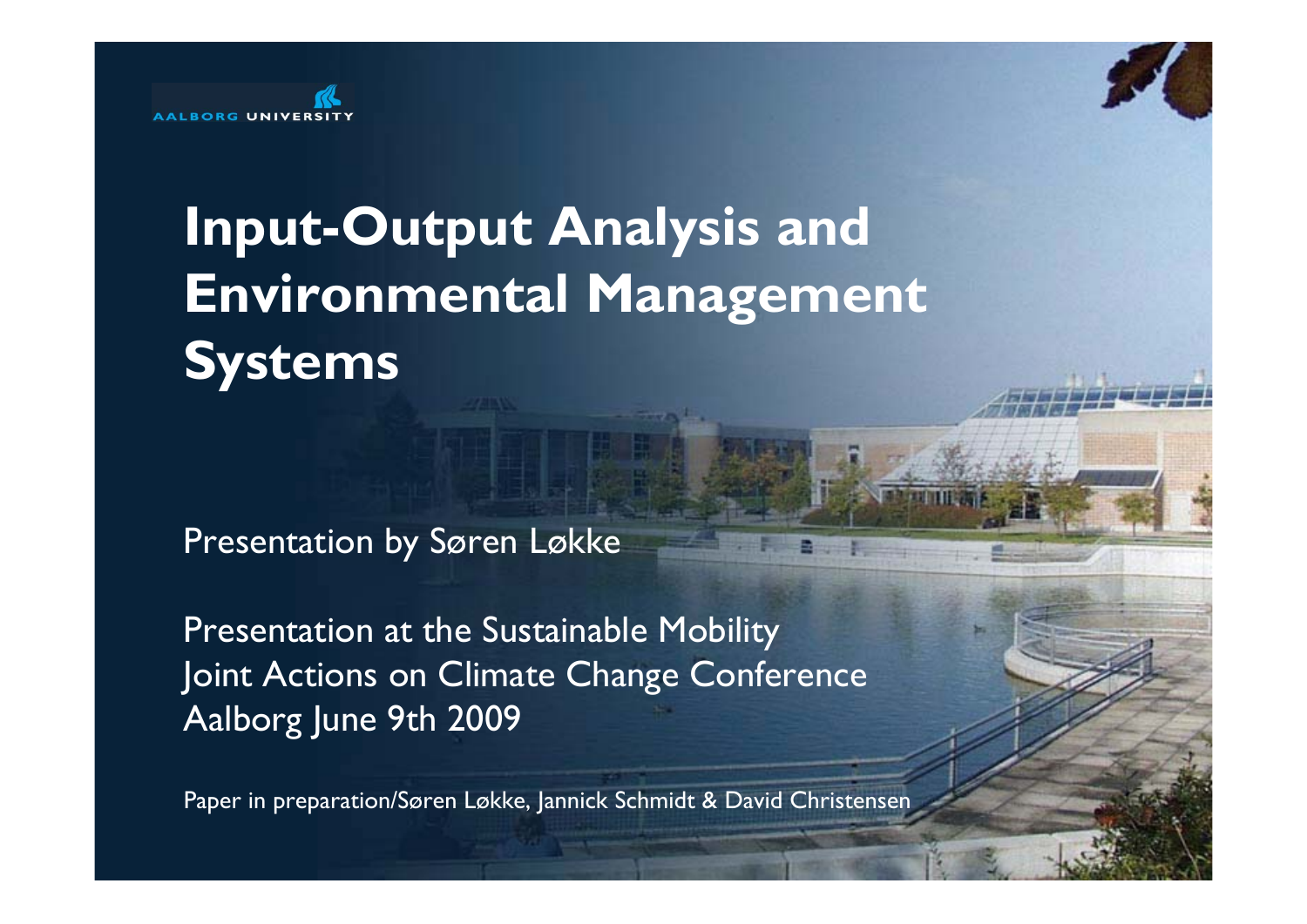www.aau.dk

## **Environmental Management at Aalborg University**

#### **Environmental Vision**

- • Aalborg University will be a **driving force** in the creation of a sustainable development locally, nationally andinternationally.
- • Through openness, collaboration and creativity we will lead the effort and through education and research **promote sustainable solutions** and **create environmentally conscious and engaged students and staff**.
- • We wish to create **permanen<sup>t</sup> environmental improvements** and will engage in minimising our total energy consumption and increase our share of renewable energy.

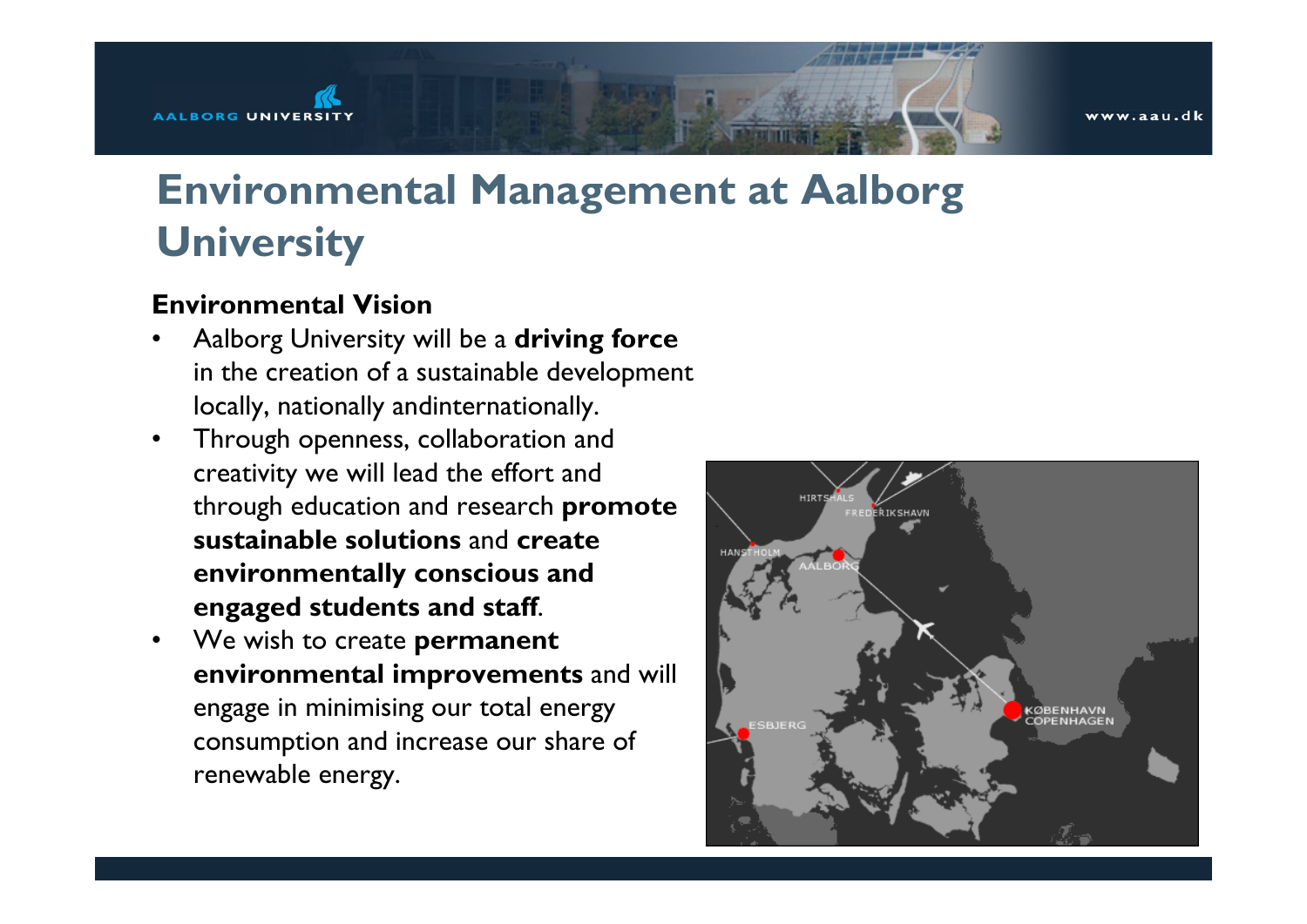www.aau.dk

# **Environmental Management at Aalborg University**

#### **Environmental Policy**

Through education, research, engagement, and operations & maintenance, Aalborg University wishes to reduce its environmental impacts and proactively contribute to a sustainable development through continuous improvements.

Aalborg University will promote this policy by focusing on:

- operations & maintenance and transport
- energy consumption to become CO2-neutral
- increased environmental awareness through education and interdisciplinarity
- sustainable society through research and relevant dissemination of knowledge

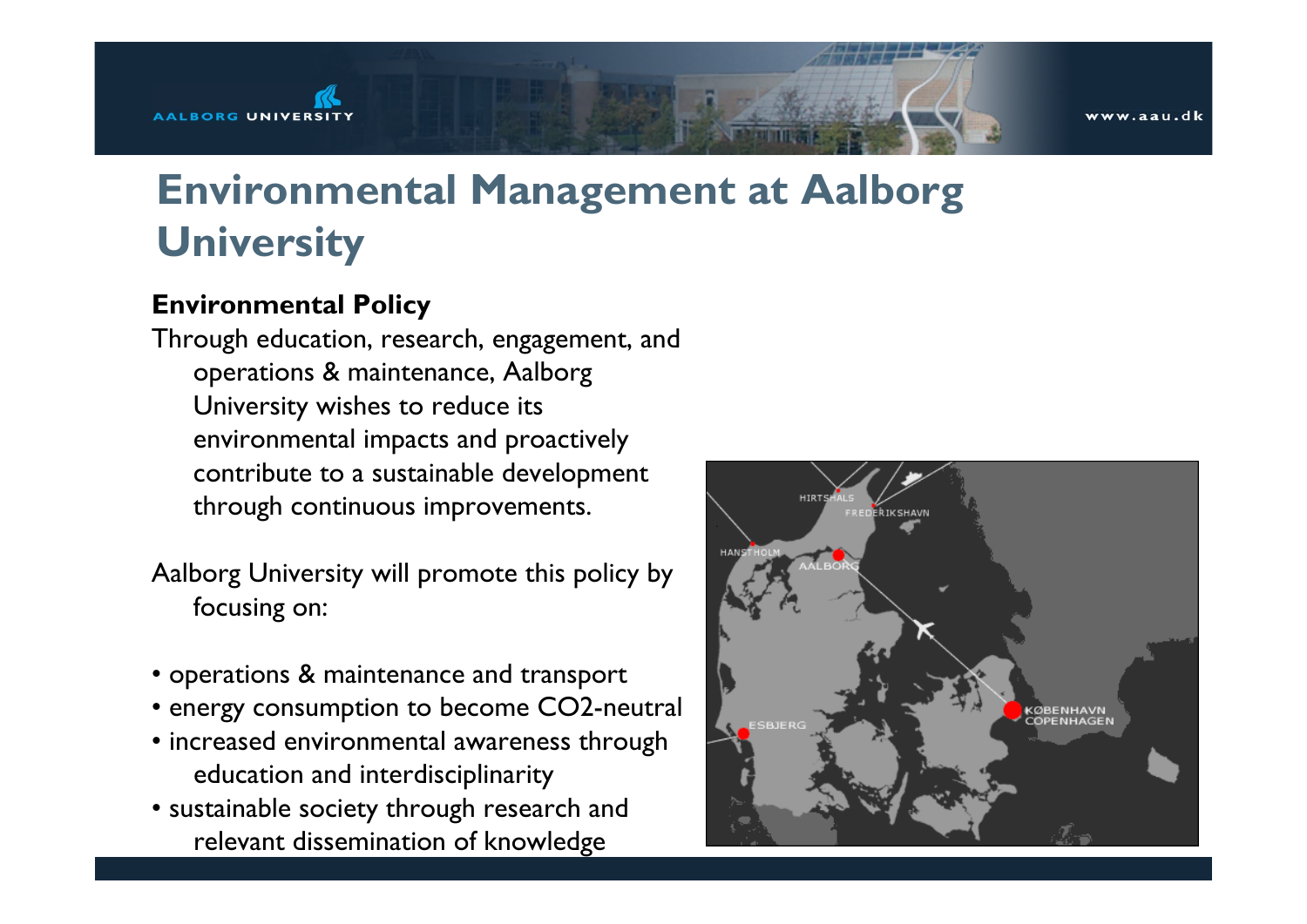

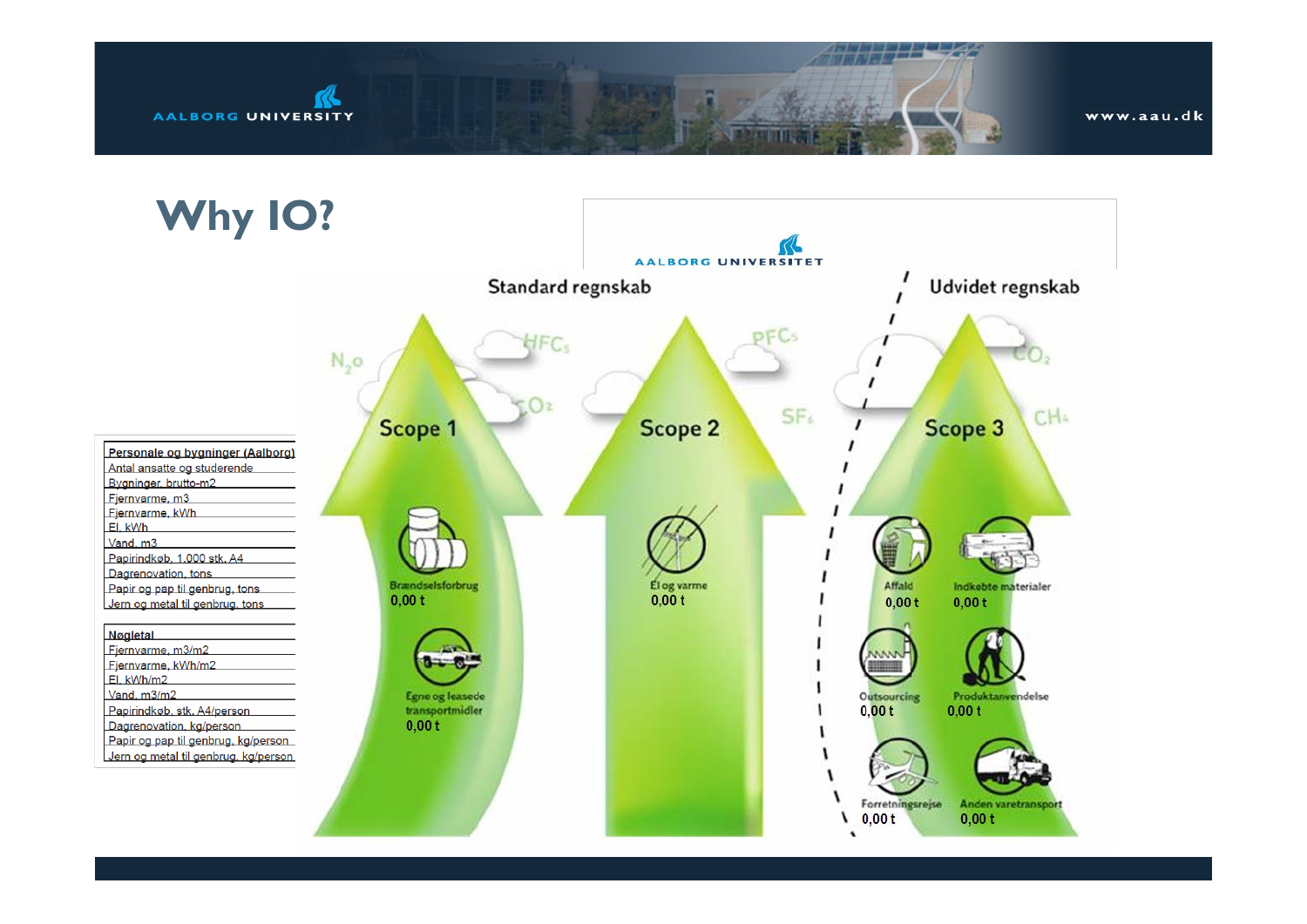

www.aau.dk

### **IO vs 'normal' process LCA**

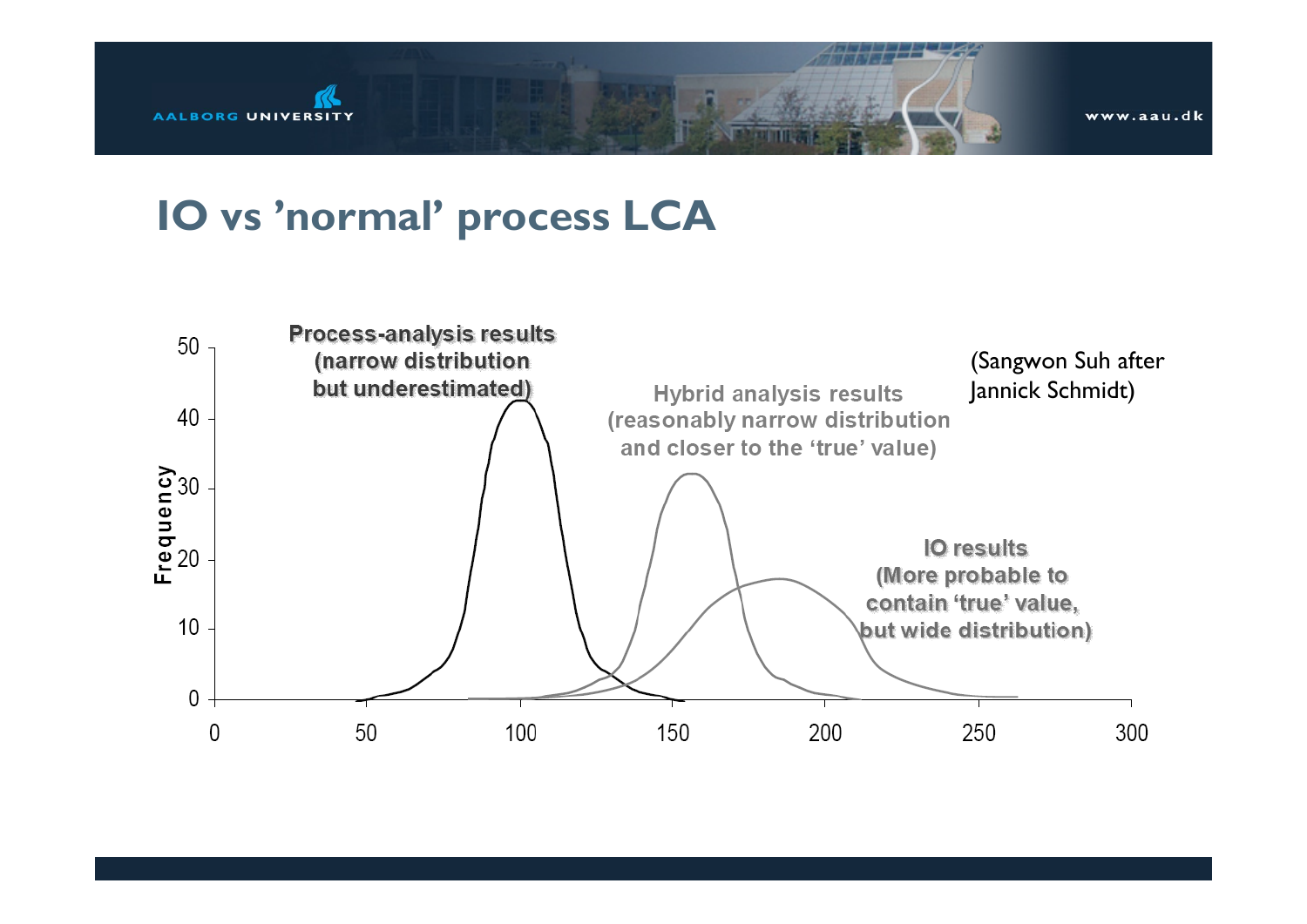

### **Environmental Management at Aalborg University total carbon footprint**